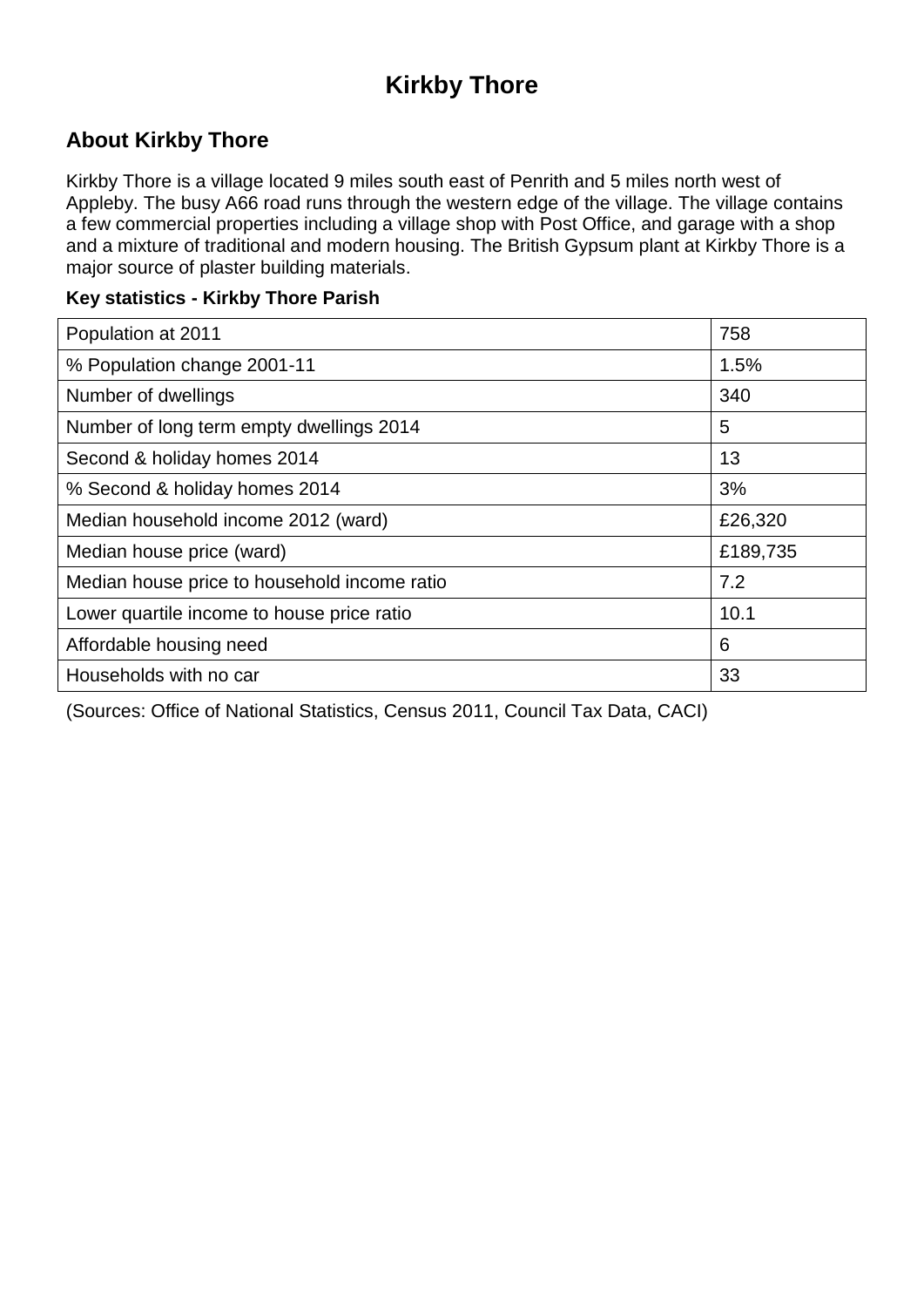### **Map showing sites in Kirkby Thore**

Blue boundary - Preferred sites proposed for allocation Red boundary - Sites assessed and not proposed for allocation

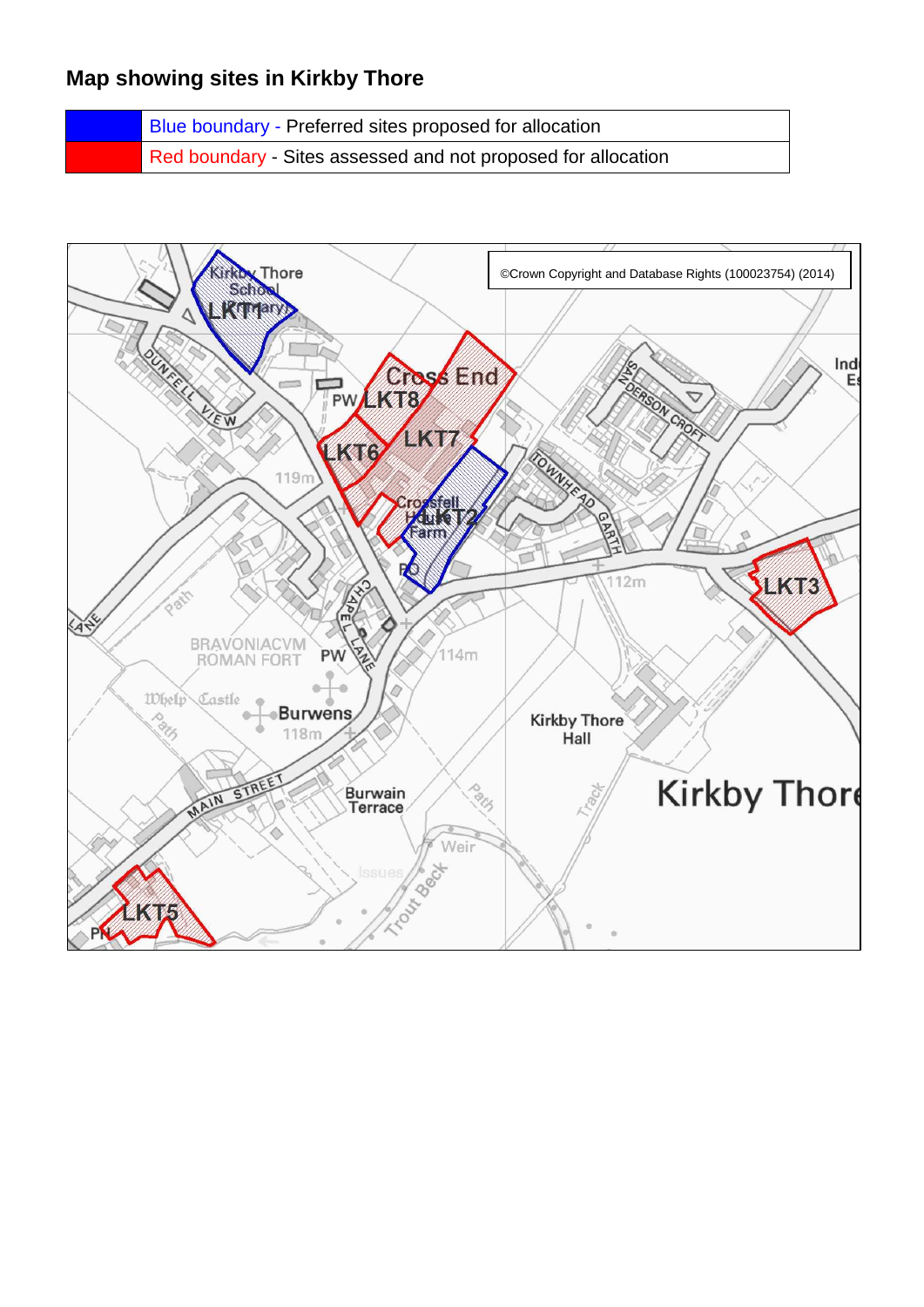# **LKT1 - Land near Primary School, Kirkby Thore**



| <b>LKT1 - Land near Primary School, Kirkby Thore</b> |                                                                                                                                                                                                                                                                                                                                                                                                                                                                                                                    |  |
|------------------------------------------------------|--------------------------------------------------------------------------------------------------------------------------------------------------------------------------------------------------------------------------------------------------------------------------------------------------------------------------------------------------------------------------------------------------------------------------------------------------------------------------------------------------------------------|--|
| Is this site proposed<br>for development?            | Yes                                                                                                                                                                                                                                                                                                                                                                                                                                                                                                                |  |
| <b>Size</b>                                          | 0.74 hectares                                                                                                                                                                                                                                                                                                                                                                                                                                                                                                      |  |
| Potential Number of<br><b>Houses</b>                 | 22                                                                                                                                                                                                                                                                                                                                                                                                                                                                                                                 |  |
| Brownfield?                                          | <b>No</b>                                                                                                                                                                                                                                                                                                                                                                                                                                                                                                          |  |
| Description                                          | This is a greenfield site. The site is level but part is higher than the<br>road. There is an existing access serving the field, which has good<br>visibility and levels. A right of way passes through the north-eastern<br>part of the site and one passes along the north eastern boundary.<br>There are residential properties to the east and south with a school to<br>the west and fields to the north. The site is located at the edge of Kirkby<br>Thore and its development would extend the settlement. |  |
| Is the site suitable?                                | The site was identified as suitable in the SHLAA.                                                                                                                                                                                                                                                                                                                                                                                                                                                                  |  |
| Is the site available?                               | The site appears to be utilised for grazing and the owner occupier has<br>confirmed that the site is available.                                                                                                                                                                                                                                                                                                                                                                                                    |  |
| Is the site<br>achievable?                           | Yes.                                                                                                                                                                                                                                                                                                                                                                                                                                                                                                               |  |
| When will the site be<br>developed?                  | 2014-19                                                                                                                                                                                                                                                                                                                                                                                                                                                                                                            |  |
| <b>Issues/Constraints</b>                            | <b>Positive considerations</b>                                                                                                                                                                                                                                                                                                                                                                                                                                                                                     |  |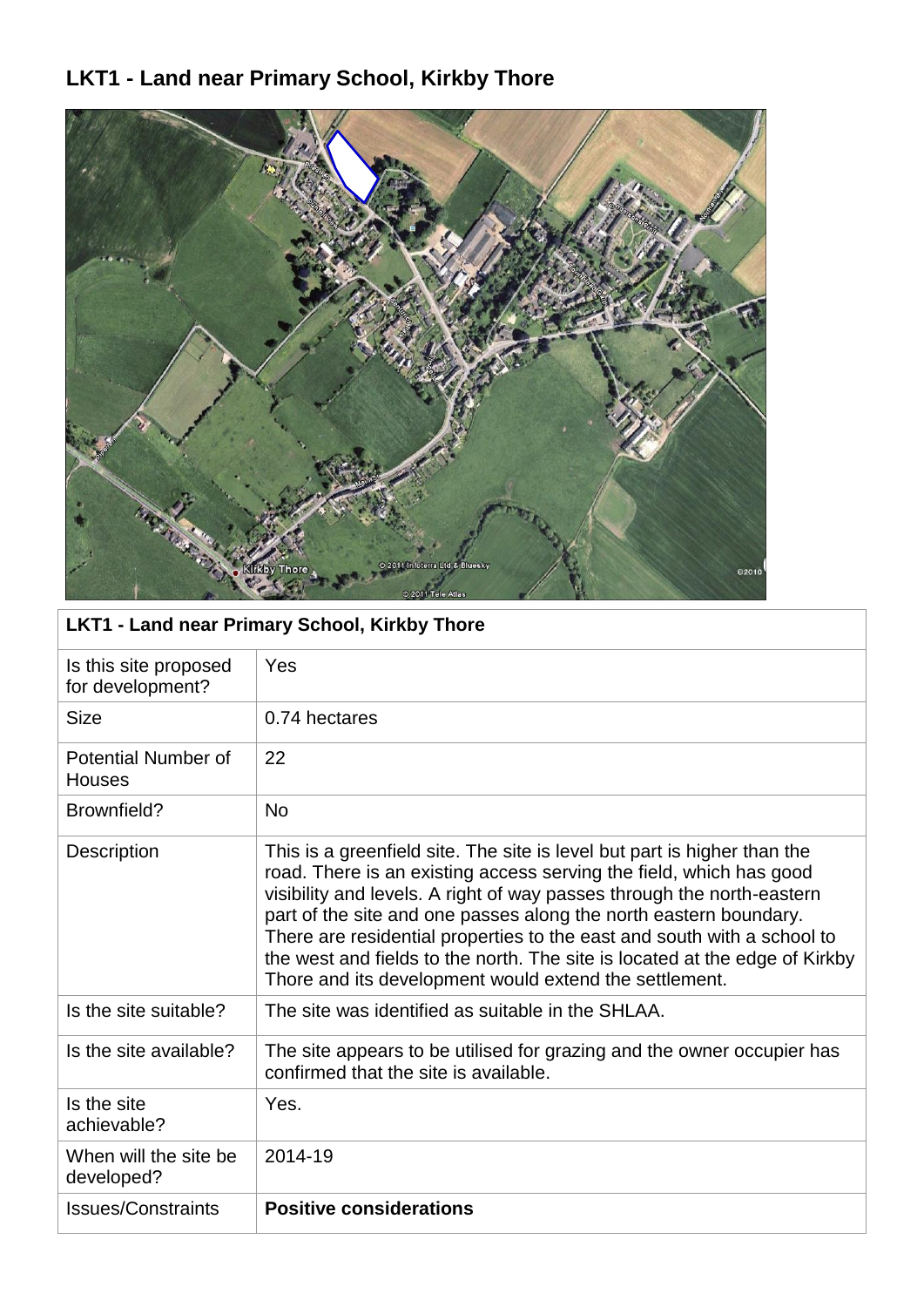| <b>LKT1 - Land near Primary School, Kirkby Thore</b> |                                                                                                                                                                                                                                                                                                                                                                                                                                                                                                                                                                         |
|------------------------------------------------------|-------------------------------------------------------------------------------------------------------------------------------------------------------------------------------------------------------------------------------------------------------------------------------------------------------------------------------------------------------------------------------------------------------------------------------------------------------------------------------------------------------------------------------------------------------------------------|
|                                                      | Undeveloped allocated Local Plan housing site.<br>No topographical constraints.<br>Not within flood zones 2 or 3 and no bodies of water close to<br>site.<br>Existing suitable access.<br>Good access to facilities.<br>Not within 250m of an environmental designation.                                                                                                                                                                                                                                                                                                |
|                                                      | <b>Issues to consider</b>                                                                                                                                                                                                                                                                                                                                                                                                                                                                                                                                               |
|                                                      | Greenfield site.<br>Would extend the settlement.<br>Within 250m of scheduled ancient monument.<br>Significant trees on the adjacent site.                                                                                                                                                                                                                                                                                                                                                                                                                               |
| <b>Public consultation</b><br>response               | Four responses were received in response to the site; two were neutral<br>and two in objection to the site. The neutral responses flagged that the<br>site would require some investigation work for archaeological potential<br>and that whilst the site is the best site for housing in the village,<br>numbers are too high. The objections related to the position of the site<br>on the edge of the village which is considered less sustainable that<br>other locations. Objections are also raised on traffic grounds and<br>conflicts with the adjacent school. |
| Source/Reason it is<br>proposed                      | Allocated as housing land within the 1996 local plan.<br>The site was included in the Issues and Options consultation document.<br>The site was identified within the SHLAA and found "suitable in the long<br>term as there are sequentially preferable sites in Kirkby Thore.". The<br>site was included in the 2013 'Housing: Preferred Sites and Policies'<br>document.                                                                                                                                                                                             |

The site has a score of 75% with the higher the score the more preferable the site subject to overcoming issues raised.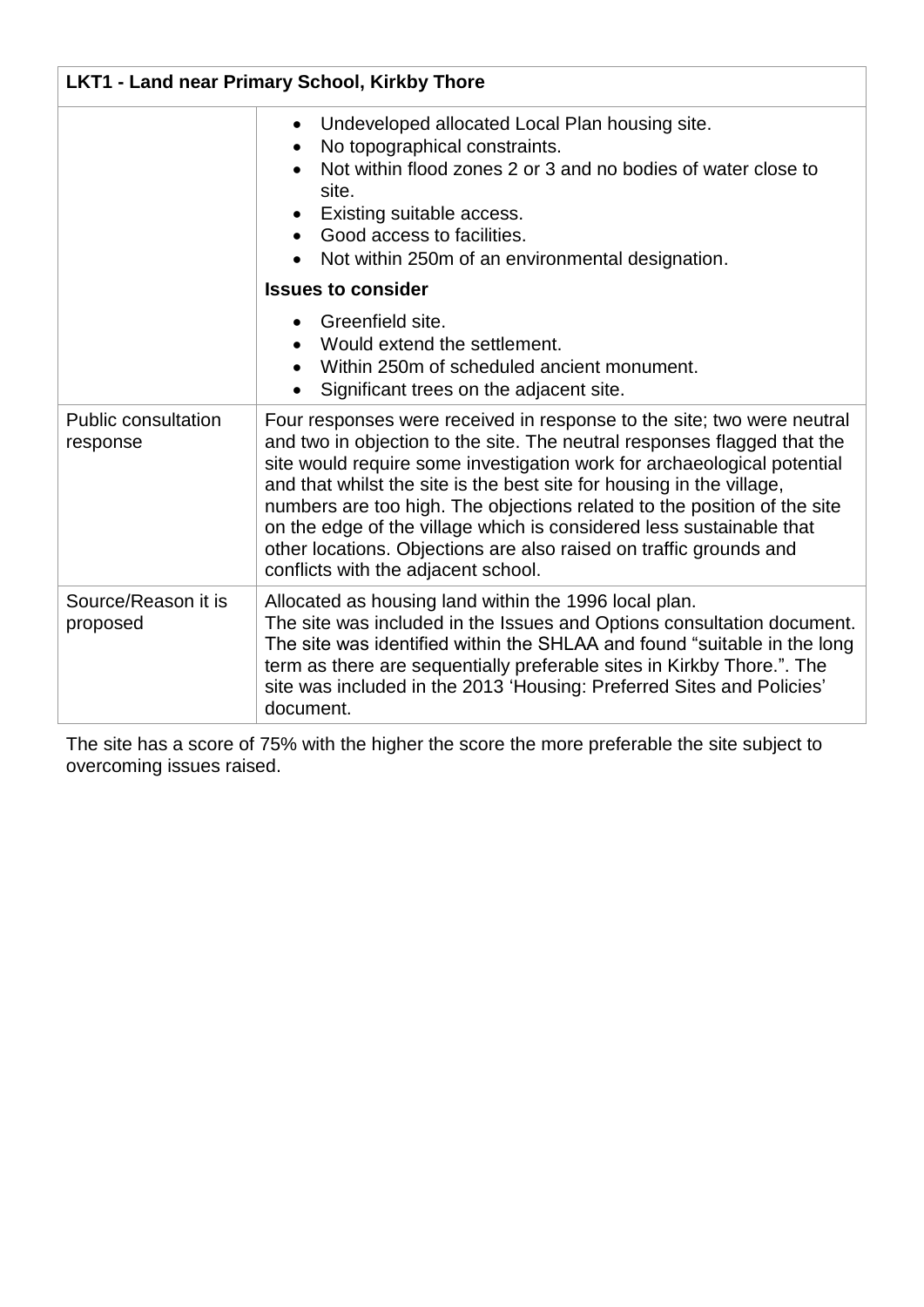# **LKT2 - Ashton Lea, Kirkby Thore**



| <b>LKT2 - Ashton Lea, Kirkby Thore</b>      |                                                                                                                                                                                                                                                                                                                                                                                                                                                                                                                                                                                 |
|---------------------------------------------|---------------------------------------------------------------------------------------------------------------------------------------------------------------------------------------------------------------------------------------------------------------------------------------------------------------------------------------------------------------------------------------------------------------------------------------------------------------------------------------------------------------------------------------------------------------------------------|
| Is this site proposed<br>for development?   | Yes                                                                                                                                                                                                                                                                                                                                                                                                                                                                                                                                                                             |
| <b>Size</b>                                 | 0.79 hectares                                                                                                                                                                                                                                                                                                                                                                                                                                                                                                                                                                   |
| <b>Potential Number of</b><br><b>Houses</b> | 24                                                                                                                                                                                                                                                                                                                                                                                                                                                                                                                                                                              |
| Brownfield?                                 | <b>No</b>                                                                                                                                                                                                                                                                                                                                                                                                                                                                                                                                                                       |
| Description                                 | The site is domestic curtilage to Ashton Lea; there is currently one<br>existing property on it. It is a level site with no topographical constraints,<br>and has an existing access which serves the current use. There are<br>hedgerows around the site and a number of trees on the site which are<br>of significance, and are covered by tree preservation orders.<br>Neighbouring uses are residential and a farm. The site is located within<br>the settlement of Kirkby Thore, and its development would respect the<br>current form of the settlement within this area. |
| Is the site suitable?                       | The site was identified within the SHLAA which found it "suitable"<br>subject to previous reasons for refusal and Tree Preservation Orders<br>being addressed."                                                                                                                                                                                                                                                                                                                                                                                                                 |
| Is the site available?                      | The site has been confirmed as available.                                                                                                                                                                                                                                                                                                                                                                                                                                                                                                                                       |
| Is the site<br>achievable?                  | It is understood that there is an intention of the owner / developer to<br>bring the site forward.                                                                                                                                                                                                                                                                                                                                                                                                                                                                              |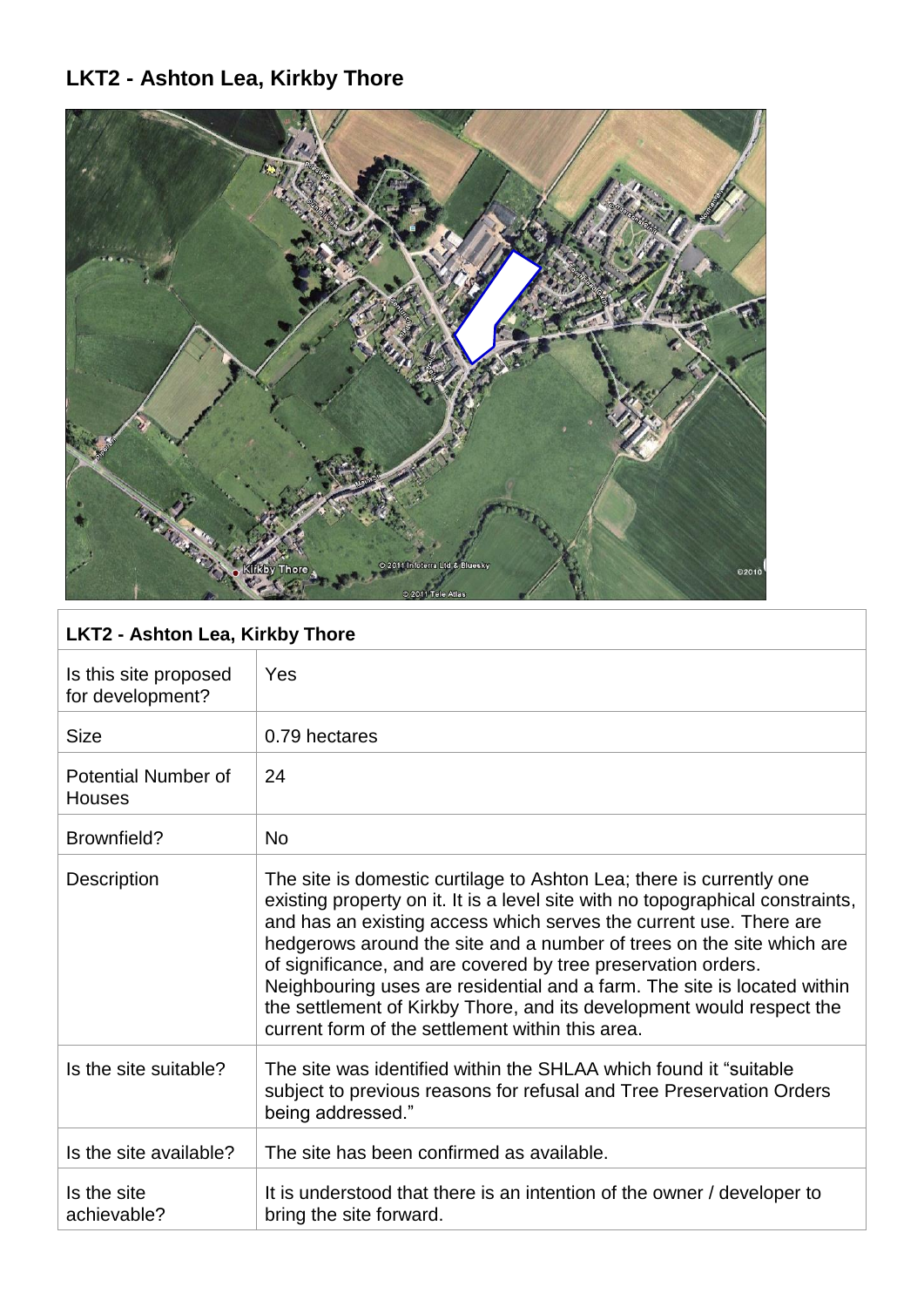| <b>LKT2 - Ashton Lea, Kirkby Thore</b> |                                                                                                                                                                                                                                                                                                                                                                                                       |
|----------------------------------------|-------------------------------------------------------------------------------------------------------------------------------------------------------------------------------------------------------------------------------------------------------------------------------------------------------------------------------------------------------------------------------------------------------|
| When will the site be<br>developed?    | 2014-19                                                                                                                                                                                                                                                                                                                                                                                               |
| <b>Issues/Constraints</b>              | <b>Positive considerations</b><br>Allocated as housing land within local plan.<br>No topographical constraints.<br>Not within flood zones 2 or 3 and no bodies of water close to<br>site.<br>Existing access.<br>Good access to facilities.<br>$\bullet$<br>Not within 250m of an environmental designation.                                                                                          |
|                                        | <b>Issues to consider</b><br>Greenfield site.<br>$\bullet$<br>Development would extend the settlement.<br>$\bullet$<br>Within 250m of scheduled ancient monument.<br>$\bullet$<br>Tree Preservation Order (TPO) trees on site.<br>$\bullet$                                                                                                                                                           |
| <b>Public consultation</b><br>response | One neutral response was received and one in objection.                                                                                                                                                                                                                                                                                                                                               |
| Source/Reason it is<br>proposed        | Allocated as Housing land within the 1996 local plan.<br>The site was included in the Issues and Options consultation document.<br>The site was identified within the SHLAA which found "suitable subject"<br>to previous reasons for refusal and Tree Preservation Orders being<br>addressed."<br>It is understood that there is an intention of the owner / developer to<br>bring the site forward. |

The site has a score of 75% with the higher the score the more preferable the site subject to overcoming issues raised.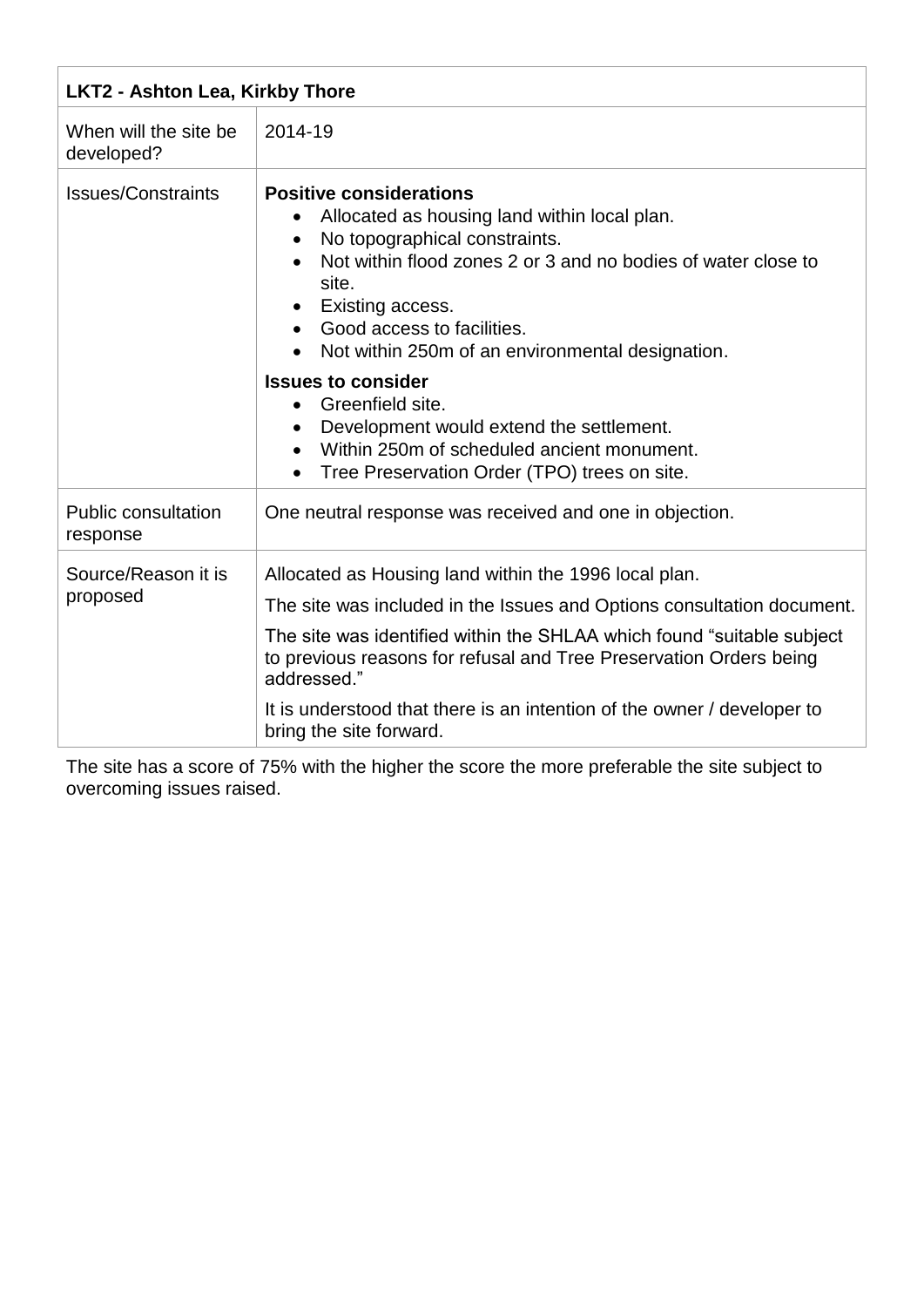# **LKT3 - Townhead, Kirkby Thore**



| <b>LKT3 - Townhead, Kirkby Thore</b>        |                                                                                                                                                                                                                                                                                                                                   |
|---------------------------------------------|-----------------------------------------------------------------------------------------------------------------------------------------------------------------------------------------------------------------------------------------------------------------------------------------------------------------------------------|
| Is this site proposed<br>for development?   | <b>No</b>                                                                                                                                                                                                                                                                                                                         |
| <b>Size</b>                                 | 0.60 hectares                                                                                                                                                                                                                                                                                                                     |
| <b>Potential Number of</b><br><b>Houses</b> | 18                                                                                                                                                                                                                                                                                                                                |
| Brownfield?                                 | <b>No</b>                                                                                                                                                                                                                                                                                                                         |
| Description                                 | This is a greenfield site. It is slightly undulating and is set at a much<br>higher level than the road. There is an existing access to the site which<br>is located adjacent to the existing residential property. Due to the<br>difference in levels it would be difficult to achieve an alternative access.                    |
|                                             | There are hedgerows and a number of tress on the boundary of the<br>site. There is a mix of isolated residential properties and agricultural<br>fields surround the site. The site is located outside the settlement within<br>the open countryside, and its development would not respect the<br>current form of the settlement. |
| Is the site suitable?                       | The site was identified within the SHLAA which found "unsuitable due to<br>sites location and poor relationship to existing settlement."                                                                                                                                                                                          |
| Is the site available?                      | Currently unknown. The site appears to be utilised for grazing and<br>therefore any agricultural tenancies would need to be terminated to<br>allow the site to become available.                                                                                                                                                  |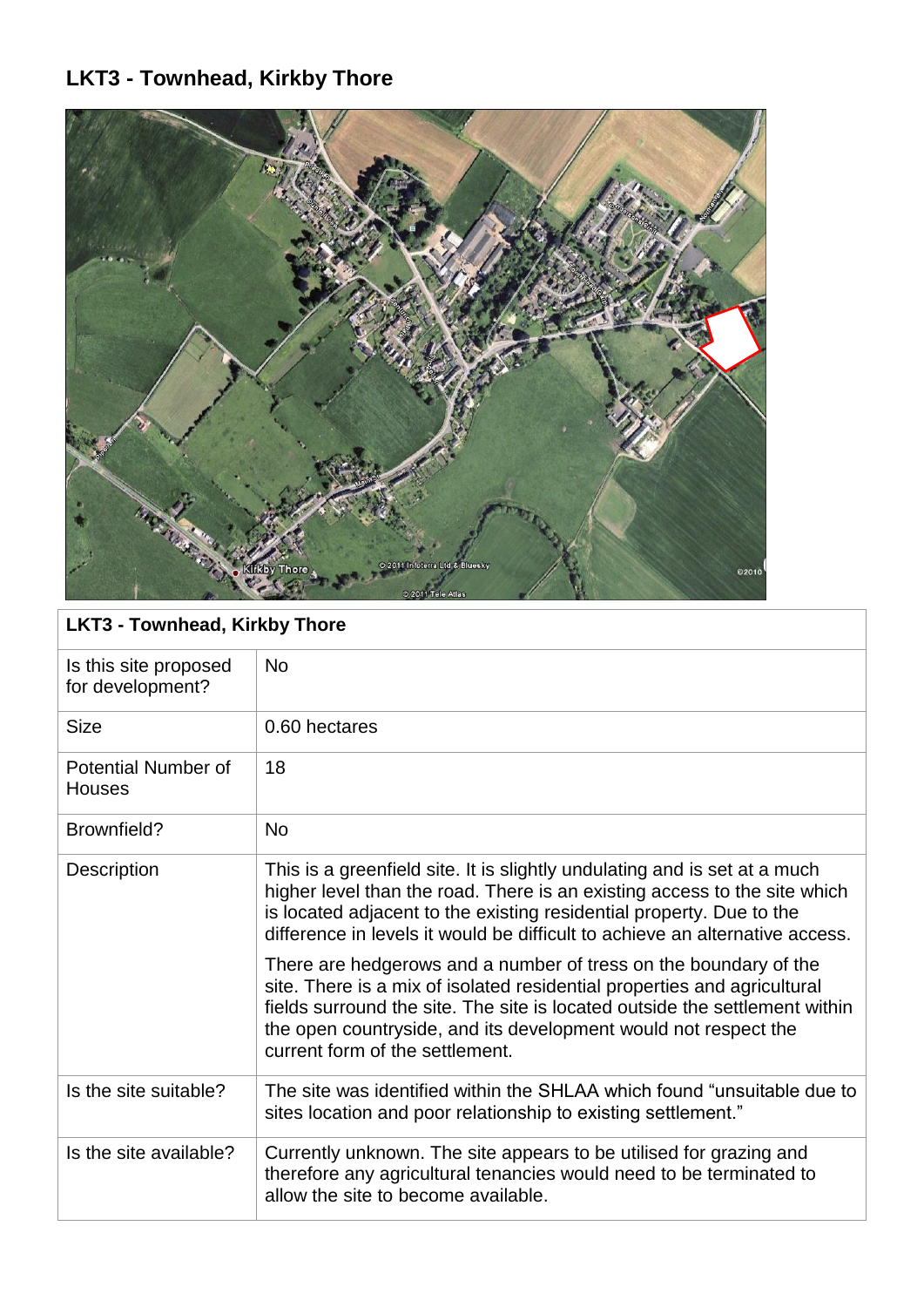| <b>LKT3 - Townhead, Kirkby Thore</b>   |                                                                                                                                                                                             |
|----------------------------------------|---------------------------------------------------------------------------------------------------------------------------------------------------------------------------------------------|
| Is the site<br>achievable?             | The site is not currently proposed for development.                                                                                                                                         |
| When will the site be<br>developed?    | The site is not currently proposed for development. No live / extant<br>residential applications on the site.                                                                               |
| <b>Issues/Constraints</b>              | <b>Positive considerations</b>                                                                                                                                                              |
|                                        | Undeveloped allocated 1996 Local Plan housing site.<br>$\bullet$<br>Not within flood zones 2 or 3.<br><b>Issues to consider</b>                                                             |
|                                        | Access issues.<br>Greenfield site.<br>$\bullet$<br>Outside of settlement and not in keeping with pattern and form of<br>previous development.<br>Within 250m of scheduled ancient monument. |
| <b>Public consultation</b><br>response | One response in support was received which asserted that the site is<br>within the boundary of the settlement and that a planning application<br>was being progressed for submission.       |
| Source/Reason it is<br>proposed        | Site allocated as Housing Land within the 1996 Local Plan.                                                                                                                                  |
|                                        | The site was included in the Issues and Options consultation document.                                                                                                                      |
|                                        | The site was identified within the SHLAA which found "unsuitable due to<br>sites location and poor relationship to existing settlement."                                                    |
|                                        | It is understood that there is an intention of the owner / developer to<br>bring the site forward.                                                                                          |

The site has a score of 69% with the higher the score the more preferable the site subject to overcoming issues raised.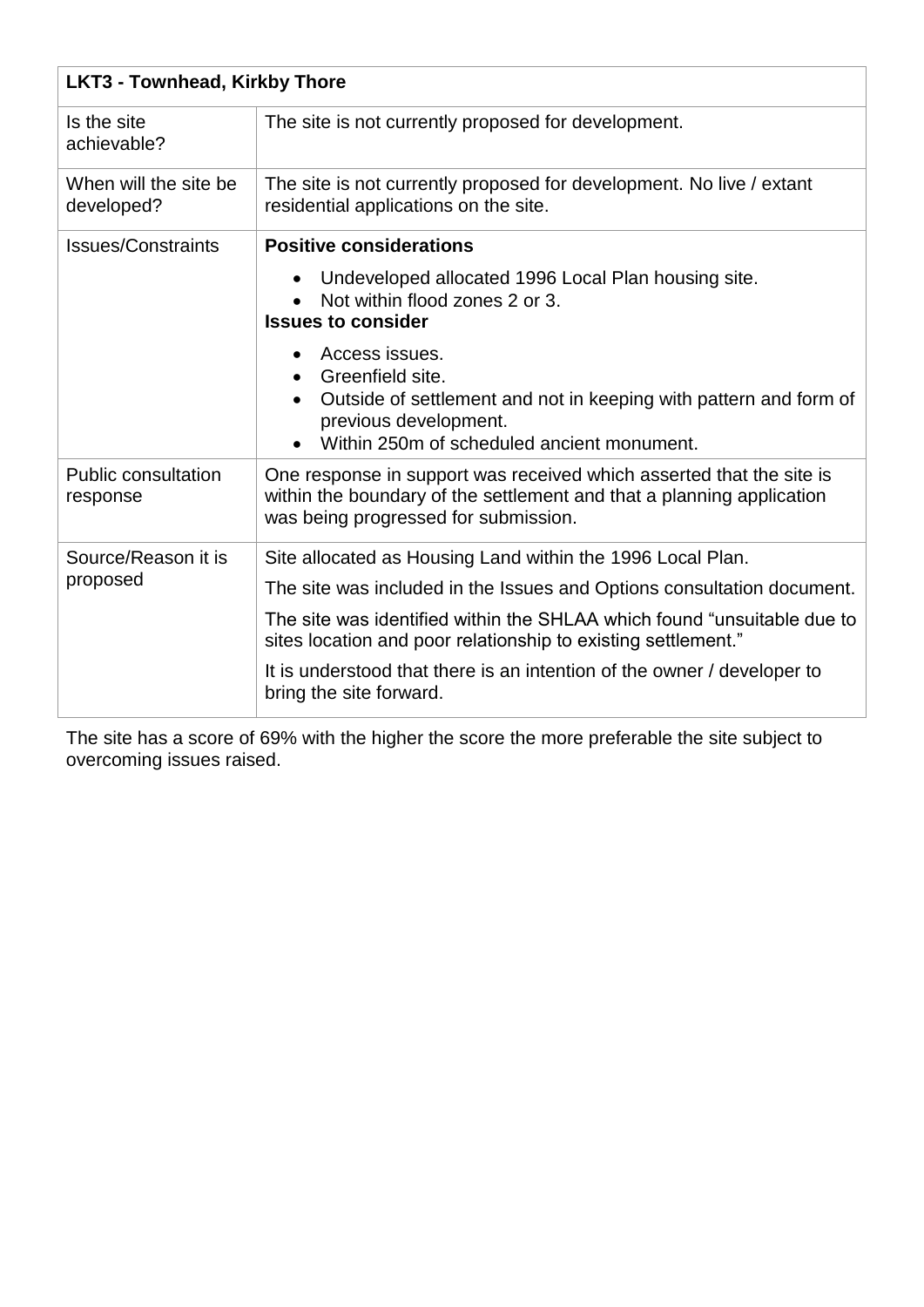## **LKT4 - Land off Piper Lane, Kirkby Thore**

This site is within the Kirkby Thore Roman Fort and associated scheduled ancient monument. It is designated as a Schedule Ancient Monument in the 1996 Eden Local Plan and was identified within the SHLAA and excluded due to "Ancient monument, inadequate access and poorly related to settlement." It has therefore been excluded from assessment.

### **LKT5 - Land at River Croft, Kirkby Thore**



| LKT5 - Land at River Croft, Kirkby Thore |  |
|------------------------------------------|--|
|                                          |  |

| Is this site proposed<br>for development? | <b>No</b>                                                                                                                                                                                                                                                                                                                                                                                                                                                                                                       |
|-------------------------------------------|-----------------------------------------------------------------------------------------------------------------------------------------------------------------------------------------------------------------------------------------------------------------------------------------------------------------------------------------------------------------------------------------------------------------------------------------------------------------------------------------------------------------|
| <b>Size</b>                               | 0.53 hectares                                                                                                                                                                                                                                                                                                                                                                                                                                                                                                   |
| Potential Number of<br><b>Houses</b>      | 16                                                                                                                                                                                                                                                                                                                                                                                                                                                                                                              |
| Brownfield?                               | <b>No</b>                                                                                                                                                                                                                                                                                                                                                                                                                                                                                                       |
| Description                               | This is a greenfield site. The site is sloping, there is a level area close to<br>the road and steep slopes towards the river; therefore there are<br>topographical constraints. There is no obvious access to the site other<br>than through the public house car park. There are hedgerows and a<br>number of trees on the field boundaries. Neighbouring uses are<br>agricultural fields. The site is located outside of the settlement of Kirkby<br>Thore, and its development would extend the settlement. |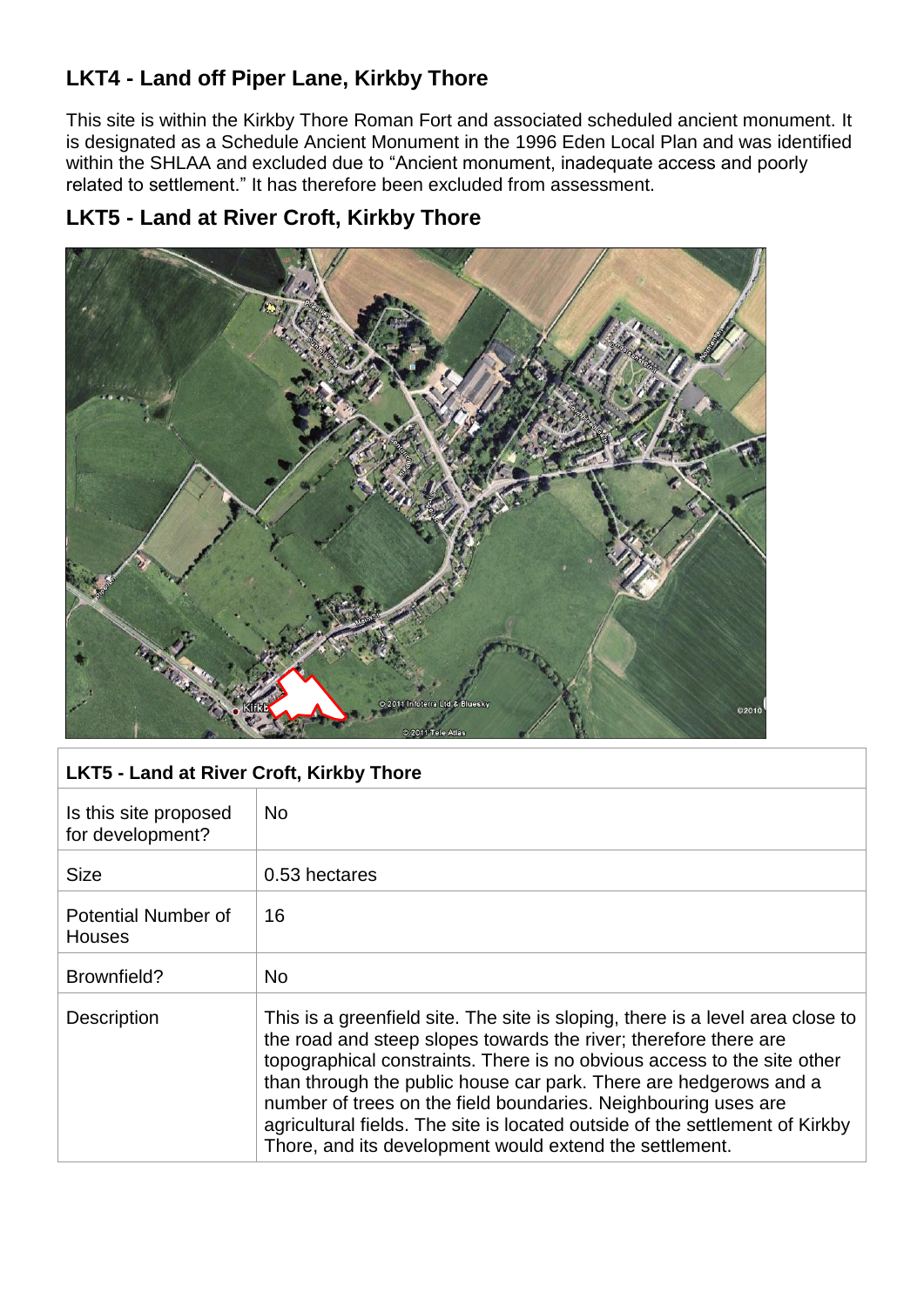| <b>LKT5 - Land at River Croft, Kirkby Thore</b> |                                                                                                                                                                                                                                                                                                                                                                                           |  |
|-------------------------------------------------|-------------------------------------------------------------------------------------------------------------------------------------------------------------------------------------------------------------------------------------------------------------------------------------------------------------------------------------------------------------------------------------------|--|
| Is the site suitable?                           | The site was identified within the SHLAA and excluded due to "flood<br>zone, Ancient Monument, noise from A66 and poorly related to existing<br>settlement."                                                                                                                                                                                                                              |  |
| Is the site available?                          | Currently unknown. The site appears to be utilised for grazing and the<br>owner occupier.                                                                                                                                                                                                                                                                                                 |  |
| Is the site<br>achievable?                      | Currently unknown.                                                                                                                                                                                                                                                                                                                                                                        |  |
| When will the site be<br>developed?             | The site is not currently proposed for allocation.                                                                                                                                                                                                                                                                                                                                        |  |
| <b>Issues/Constraints</b>                       | <b>Positive considerations</b><br>No environmental designations within 250m.<br>No contamination issues.<br>$\bullet$                                                                                                                                                                                                                                                                     |  |
|                                                 | <b>Issues to consider</b><br>Greenfield site.<br>$\bullet$<br>Development would extend the settlement.<br>$\bullet$<br>Part of site is a scheduled ancient monument.<br>Within flood zones 2 and 3 - zone 3b on the southern tip of the<br>site.<br>No identifiable suitable access.<br>$\bullet$<br>Topographical issues in relation to levels of site.                                  |  |
| <b>Public consultation</b><br>response          | Two responses were received, one objecting to the site and the other<br>neutral. Reasons given for objection included; the site is of high<br>archaeological significance and has a Scheduled Ancient Monument<br>within it. It is Greenfield and prone to flooding. The neutral response<br>referred to the access and potential problems with gaining a suitable<br>access to the site. |  |
| Source/Reason it is<br>proposed                 | The site was identified within the SHLAA and excluded due to "flood<br>zone, Ancient Monument, noise from A66 and poorly related to existing<br>settlement."                                                                                                                                                                                                                              |  |
|                                                 | The site was included in the 'Alternative Sites' consultation document.                                                                                                                                                                                                                                                                                                                   |  |
|                                                 | It is understood that there is an intention of the owner / developer to<br>bring the site forward.                                                                                                                                                                                                                                                                                        |  |

The site has a score of 62% with the higher the score the more preferable the site subject to overcoming issues raised.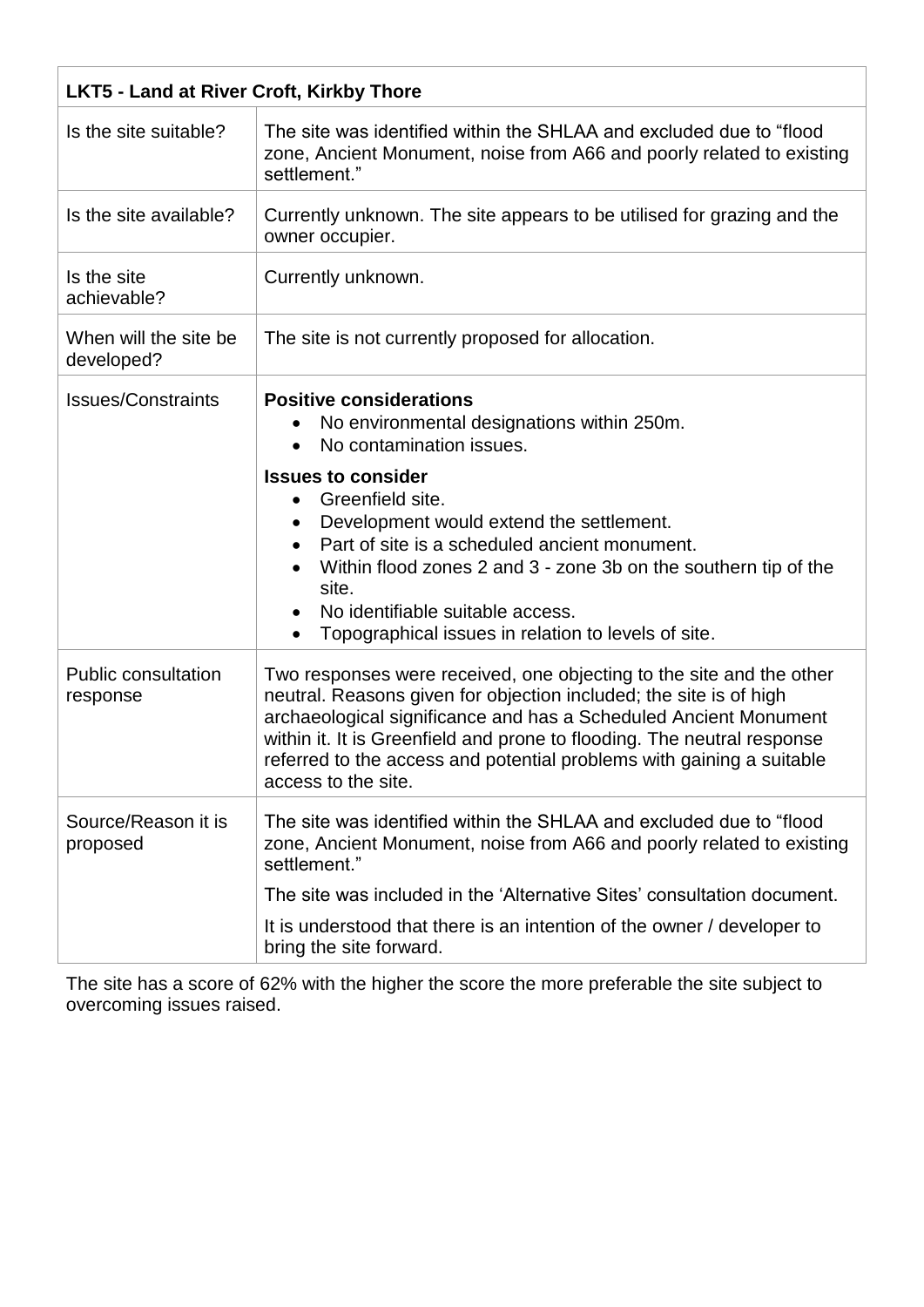# **LKT6 - Rectory Farm, Kirkby Thore**



| <b>LKT6 - Rectory Farm, Kirkby Thore</b> |                                                                                                                                                                                                                                                                                                                                                                                                                                                                                                                                                                                                                                                                                                                                                             |  |
|------------------------------------------|-------------------------------------------------------------------------------------------------------------------------------------------------------------------------------------------------------------------------------------------------------------------------------------------------------------------------------------------------------------------------------------------------------------------------------------------------------------------------------------------------------------------------------------------------------------------------------------------------------------------------------------------------------------------------------------------------------------------------------------------------------------|--|
| Is the site proposed<br>for development? | <b>No</b>                                                                                                                                                                                                                                                                                                                                                                                                                                                                                                                                                                                                                                                                                                                                                   |  |
| <b>Size</b>                              | 0.35 hectares                                                                                                                                                                                                                                                                                                                                                                                                                                                                                                                                                                                                                                                                                                                                               |  |
| Potential Number of<br><b>Houses</b>     | 13 (based on refused application reference 10/1067 refused 18/2/13)                                                                                                                                                                                                                                                                                                                                                                                                                                                                                                                                                                                                                                                                                         |  |
| Brownfield?                              | Yes                                                                                                                                                                                                                                                                                                                                                                                                                                                                                                                                                                                                                                                                                                                                                         |  |
| Description                              | The site is a farmstead. It is a level site with no topographical<br>constraints, which is currently occupied by both residential properties<br>and commercial / agricultural buildings with a large hard surfaced yard<br>area. There is the potential some of the buildings to be habitats for bats<br>/ owls. There is existing access to the site which highways have been<br>supportive of during the current application. There are significant trees<br>on the adjacent church site which could potentially be affected by the<br>development. Neighbouring uses are residential, a church and a<br>working farm. The site is located within the settlement of Kirkby Thore.<br>The development of the site would respect the character of the area. |  |
| Is the site suitable?                    | The site was identified within the SHLAA which found "suitable site well<br>related to existing built form of settlement."                                                                                                                                                                                                                                                                                                                                                                                                                                                                                                                                                                                                                                  |  |
| Is the site available?                   | The site has been confirmed as available.                                                                                                                                                                                                                                                                                                                                                                                                                                                                                                                                                                                                                                                                                                                   |  |
| Is the site<br>achievable?               | Currently unknown.                                                                                                                                                                                                                                                                                                                                                                                                                                                                                                                                                                                                                                                                                                                                          |  |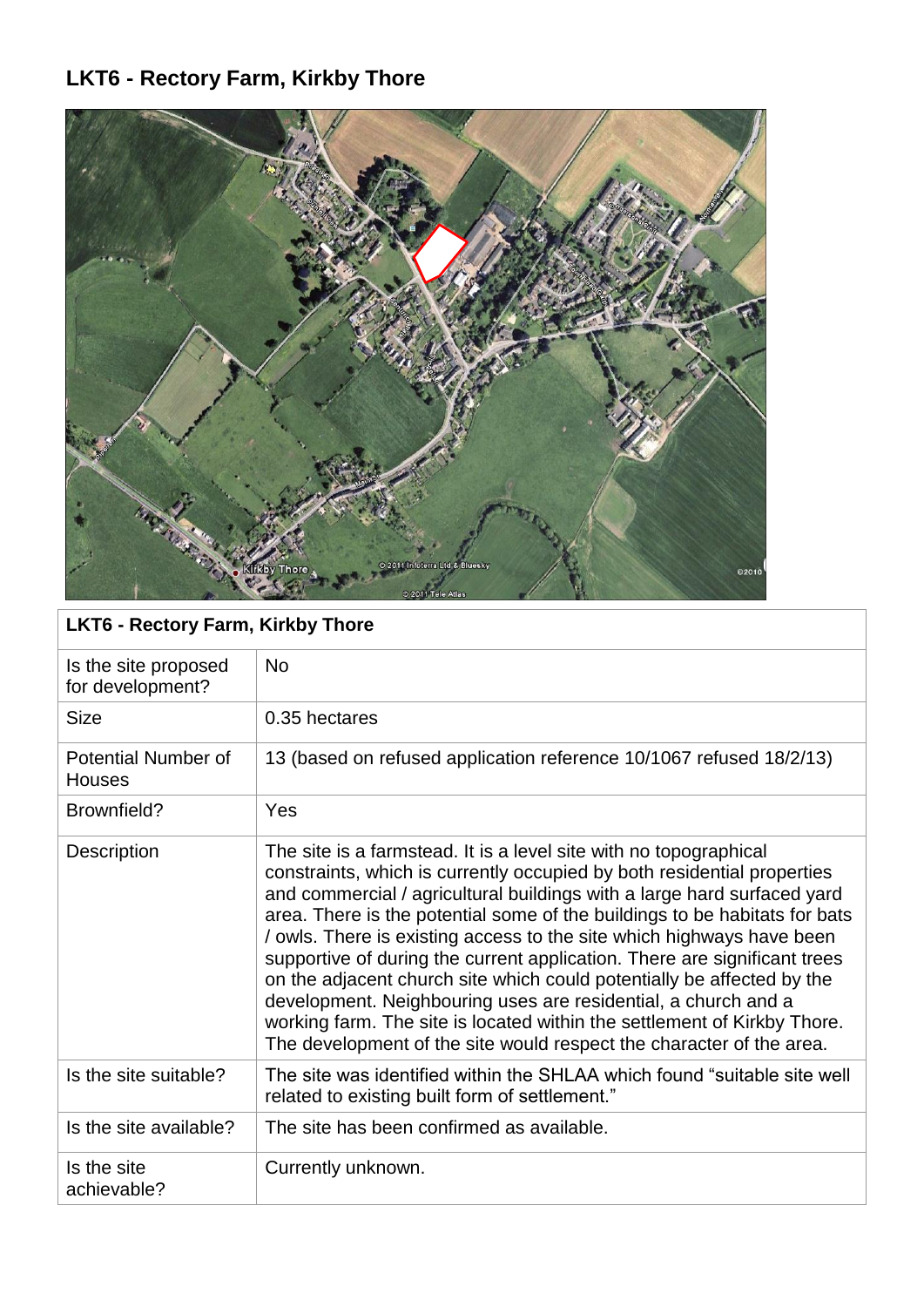| <b>LKT6 - Rectory Farm, Kirkby Thore</b> |                                                                                                                                                                                                                                                                                                                                                                                                                                                    |
|------------------------------------------|----------------------------------------------------------------------------------------------------------------------------------------------------------------------------------------------------------------------------------------------------------------------------------------------------------------------------------------------------------------------------------------------------------------------------------------------------|
| When will the site be<br>developed?      | The site is not proposed for allocation.                                                                                                                                                                                                                                                                                                                                                                                                           |
| <b>Issues/Constraints</b>                | <b>Positive considerations</b><br>Level site.<br>$\bullet$<br>Not within flood zones 2 or 3 and no bodies of water close to<br>site.<br>Existing access.<br>Not within 250m of an environmental designation.<br>Brownfield-farmstead.<br>$\bullet$<br>Within the settlement and in keeping with character and form.<br><b>Issues to consider</b><br>Within 250m of scheduled ancient monument.<br>Significant trees on adjacent site.<br>$\bullet$ |
| <b>Public consultation</b><br>response   | Three responses were received, one in objection due to the relationship<br>of the site adjacent to a working dairy farm, support for the site as a<br>central site. A further response noted that there are a number of<br>residential properties within the site and it is considered that the area is<br>appropriate for residential development.                                                                                                |
| Source/Reason it is<br>proposed          | The site was identified within the SHLAA which found "suitable site well<br>related to existing built form of settlement."<br>The site was included in the 'Alternative Sites' consultation document.<br>It is understood that there is an intention of the owner / developer to<br>bring the site forward.                                                                                                                                        |

The site has a score of 77% with the higher the score the more preferable the site subject to overcoming issues raised.

### **LKT7 - Crossfell House Farm, Kirkby Thore**

This has been removed from consideration as the landowner has confirmed that they do not wish the site to be considered.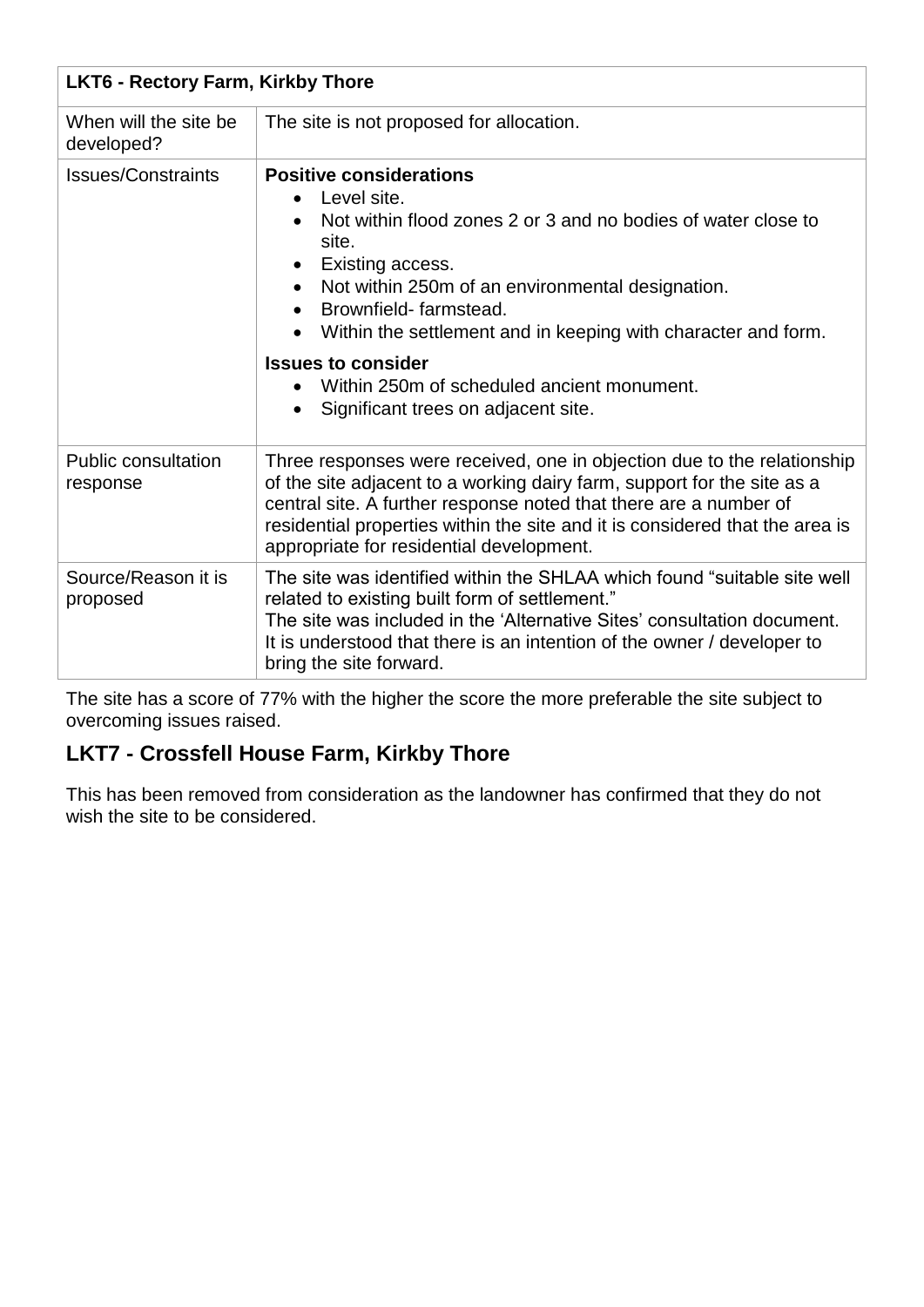# **LKT8 - Field behind Rectory Farm, Kirkby Thore**



| <b>LKT8 - Field behind Rectory Farm, Kirkby Thore</b> |                                                                                                                                                                                                                                                                                                                                                                                                                                                                                                                                           |
|-------------------------------------------------------|-------------------------------------------------------------------------------------------------------------------------------------------------------------------------------------------------------------------------------------------------------------------------------------------------------------------------------------------------------------------------------------------------------------------------------------------------------------------------------------------------------------------------------------------|
| Is this site proposed<br>for development?             | <b>No</b>                                                                                                                                                                                                                                                                                                                                                                                                                                                                                                                                 |
| <b>Size</b>                                           | 0.44 hectares                                                                                                                                                                                                                                                                                                                                                                                                                                                                                                                             |
| <b>Potential Number of</b><br><b>Houses</b>           | 13                                                                                                                                                                                                                                                                                                                                                                                                                                                                                                                                        |
| Brownfield?                                           | <b>No</b>                                                                                                                                                                                                                                                                                                                                                                                                                                                                                                                                 |
| Description                                           | This is a greenfield site. It is level at the front and sloping to the rear but<br>with no major topographical constraints. There is existing access onto<br>the site which the highways have considered is acceptable as part of<br>the current planning application process. A Public Right of Way passes<br>along the edge of the site. There are hedgerows along the site<br>boundaries. Neighbouring uses are a farm to one side and Church yard<br>to the other side. The site is located within the settlement of Kirkby<br>Thore. |
| Is the site suitable?                                 | The site was identified within the SHLAA and found "unsuitable - could<br>potentially be considered in the future subject to LKT6 and LKT7 being<br>developed."                                                                                                                                                                                                                                                                                                                                                                           |
| Is the site available?                                | The site has been confirmed as available.                                                                                                                                                                                                                                                                                                                                                                                                                                                                                                 |
| Is the site<br>achievable?                            | Currently unknown.                                                                                                                                                                                                                                                                                                                                                                                                                                                                                                                        |